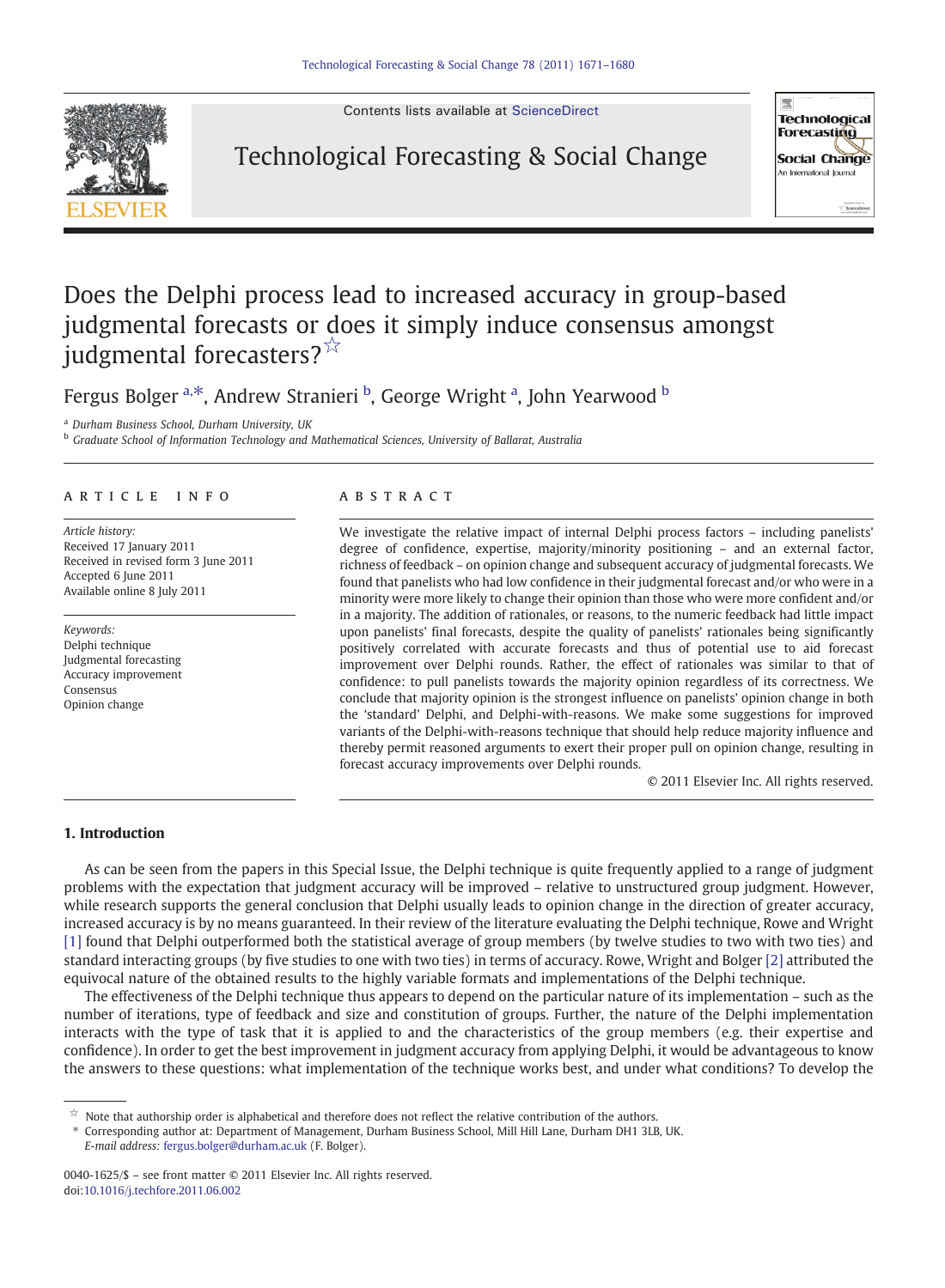answers, it seems essential to have the guidance of a theoretical framework, rather than blindly trying different forms of Delphi in a variety of settings.

Rowe and Wright [\[3\]](#page--1-0) conceptualized both judgment change and changes in judgmental accuracy as coming about through the action of both (i) internal Delphi process factors related to the individual panelist (e.g., the degree of expertise possessed by individual panelists, and (ii) each panelist's degree of confidence in a judgment) and external factors related to the particular application of the Delphi technique ( e.g., the nature of feedback given to panelists between Delphi rounds and the nature of the task – either 'intellective' or 'judgmental'). Intellective tasks are those in which deduction of the already-existing truth is the focus of attention, for example. This is often the paradigm in laboratory-based evaluations of Delphi. In such settings, judgmental accuracy is easily measured. By contrast, judgmental tasks often involve forecasting – here, the judgmental forecaster can only explain and defend judgments, since the outcome has not yet occurred. Such settings are often those found in real-world Delphi applications. Wright and Rowe [\[4\]](#page--1-0) provide a discussion of these task taxonomies.

To our knowledge, only two research studies of Delphi have been conducted within Rowe and Wright's framework: Rowe and Wright [\[3\]](#page--1-0) and Rowe, Wright and McColl [\[5\].](#page--1-0) These two studies both used short-term forecasting tasks and focused on investigating the effects of increasing the richness of feedback on accuracy improvement over Delphi rounds. In many real-world applications of Delphi, the feedback procedure consists, solely, of reporting the numerical means and ranges of panelists' opinions. In the two research studies, feedback was enriched by asking judges to supply a written rationale for each judgment and, in addition, their confidence in that judgment. These studies looked also at the effects of expertise and confidence on opinion change – with the expectation that confidence and expertise would be positively related with each other and negatively related with tendency to revise opinion. Rowe et al. [\[5\]](#page--1-0) also analyzed whether opinion change was greater when more people supported the alternative position from that chosen by the focal panelist (panelists had to predict one of two alternative outcomes).

The two studies produced conflicting findings regarding the effectiveness of providing rationales for judgments. Rowe and Wright [\[3\]](#page--1-0) found more improvement when arguments were given, as predicted, but Rowe, Wright and McColl [\[5\]](#page--1-0) found no advantage in eliciting and then exchanging rationales between panelists. However, a post-task examination of participants' written rationales in the latter study revealed the use of a large number of rationales that simply repeated opinions (e.g., "I think it is more than likely…") rather than causal arguments (e.g., "I think that this is more likely because…"), thus it may have been the case that most panelists were unable to provide persuasive rationales for their forecasts in this study. The two studies did, however, produce similar findings regarding the other variables: expertise and confidence were both found to be unrelated to opinion change and there was no relationship between confidence and expertise (where expertise was measured either objectively, in terms of proportion correct, or by self report).

Studies on advice taking surveyed by Bonaccio and Dalal [\[6\]](#page--1-0) provide an indication that recommendations from an advisor to a decision maker (or judge, in these authors' terms) carry more weight if accompanied by rationales. In the, so-called, judge advisor system studies (JAS), participants are typically randomly allocated to perform the roles of either judge or advisor on a decision task. After forming a view or opinion on an issue, the judge is next presented with the views of advisors. Many JAS studies have found a bias toward favoring one's own initial opinion as judge over that of the opinions of advisors. According to Yaniv [\[7\],](#page--1-0) this bias arises because judges have access to the full rationale underpinning their own opinion or decision and have only incomplete knowledge of advisors' rationales. In contrast, Kruger [\[8\]](#page--1-0) contends that this bias is due to egocentricity – where a judge adheres to a default belief in the inherent superiority of his or her own judgment. In short, the extent to which discounting of advice arises because judges have access to the full rationale as opposed to egocentric bias is still an open research question.

In the current study, we compare the effects of Australia-sourced Delphi panelists exchanging rationales for their predictions relative to a standard-practice Delphi setup – which does not entail the exchange of rationales or reasons. We do this by choosing a judgmental prediction task in which many of our participants have a strong day-to-day interest – football match outcomes. According to Alomes [\[9\],](#page--1-0) Australian Rules Football acts as a social glue in Australia – cutting across many social and gender divides and enticing many segments of the community to know a great deal about the competition. Most work places and secondary schools in the southern Australian state of Victoria have tipping competitions and a great deal of media attention is devoted to discussing forthcoming matches and analyzing the results of past matches. In this context, a number of participants are likely to be 'expert' in the judgmental prediction task that we utilized (at least relative to the rather heterogeneous set of events used by Rowe et al. [\[5\]\)](#page--1-0) and some of the panelists should, in principle, be able to provide convincing rationales for judgmental predictions of match outcomes (e.g., based on past and current form, availability of key players, home ground advantage, etc.).<sup>1</sup> In addition, we wished to investigate, in greater detail, the influence of internal Delphi process factors that might operate on opinion change. To this end, we calculated some additional measures of support for a particular predicted match outcome (tip): whether a panelist was in a minority or majority position; whether average confidence was greater for the individual panelist's tip or for the alternative tip; and, where appropriate, whether the rationale for a particular panelist's tip was stronger (and more similar, i.e. showing greater consensus with the rationales preferred by other panelists) than for the alternative tip. These new variables, plus confidence in each tip and objective expertise, were then subjected to analyses – not performed in the earlier studies – that utilized logistic regression to determine the relationship between these variables and propensity to change opinion.

<sup>&</sup>lt;sup>1</sup> Although an empirical question, it might be expected that when all group members are highly expert there will be little or no opinion change, especially where expertise is defined as choosing the correct alternative out of the two on offer (i.e. everyone will pick the same, correct, answer). Correspondingly there should be little or no opinion change when all group members are inexpert. The greatest degree of opinion change should be observed when there is an expert minority (with well-supported and strongly-held views) and an inexpert majority (with weakly-held views).